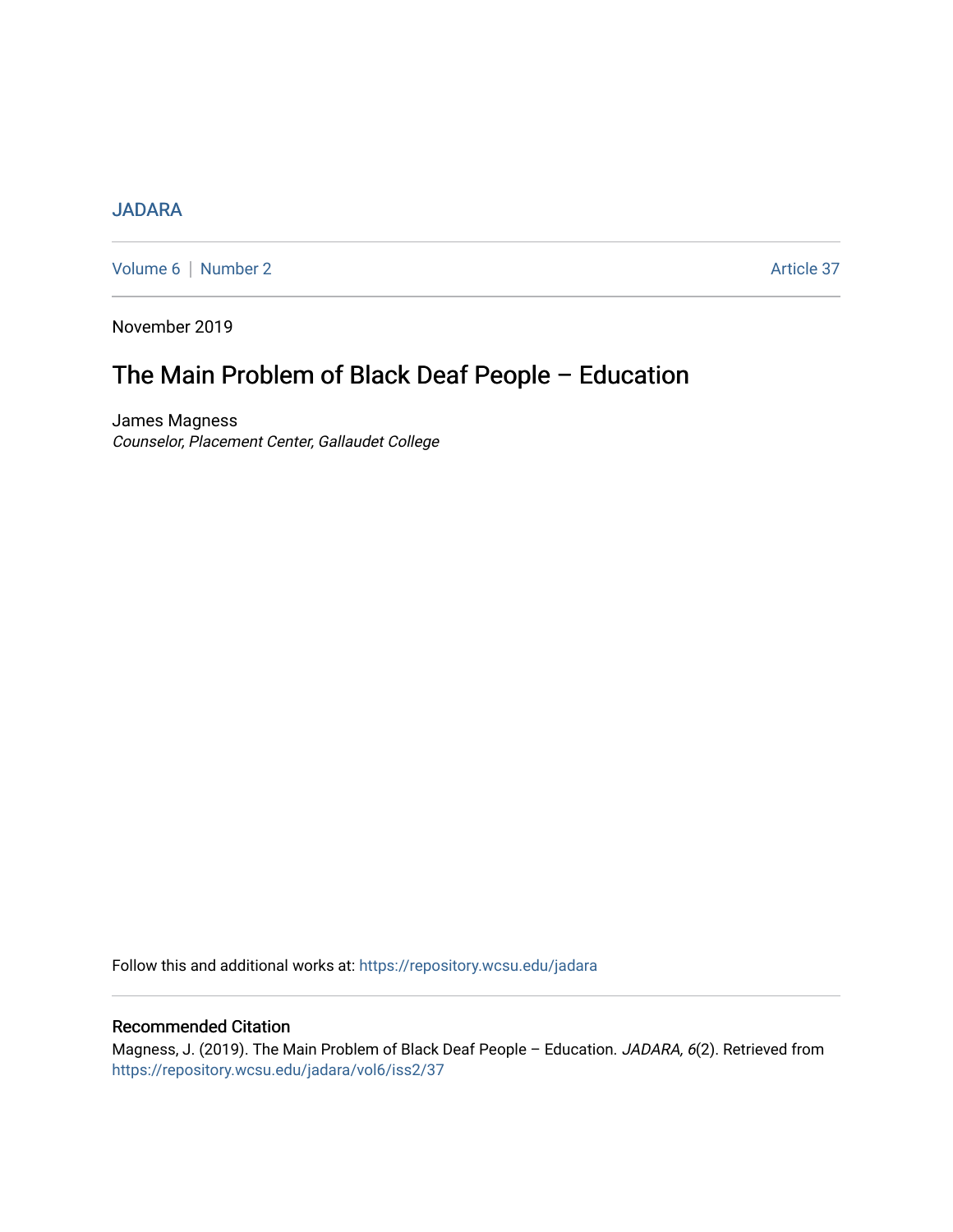# THE MAIN PROBLEM OF BLACK DEAF PEOPLE: EDUCATION

### By JAMES MAGNESS, Counselor, Placement Center, Gallaudet College

Some say that blacks are not positively oriented toward work, but are alienated from it. Blacks generally are just as anxious to work and get ahead as whites, and in some cases, more so. The real problem is that these black deaf persons have had no work orientation. Blacks do not have to be coerced to work. The only work incentive needed is a decent job at decent wages, which most black deaf people do not have simply because they have not been properly educated or have been denied the opportunity to perform on specific jobs, because these jobs have traditionally been reserved for whites.

All that black people need is an equal chance to produce. The term "black deaf problems" is misleading. Our problems become society's problems, because it is our society which has forced the black deaf population to live in ignorance and poverty.

Most of our black deaf people are functionally illiterate. This prevents them from acquiring good jobs. Most of these people resign themselves to menial work, because during their school days they have very few highly educated teachers, or the teachers give them the impression that they are dumb and that there are a great many things that black deaf people can not do.

Many blacks believe that certain jobs are cut out for whites and certain others reserved for blacks. If you are deaf and black, no matter how talented you are, or how talented you think you are, there is still the nagging question of whether the opportunity will present itself. When you are black there is always a question about opportunity. Many black deaf people have talent and at the same time wonder whether they will get a chance to prove it. Sometime they wonder whether to even apply for a position. This is especially true when you are dealing in areas where blacks have not been accepted.

Many blacks have attended schools for the deaf for thirteen years or more only to graduate at the first to third grade academic achievement level. This is especially true of the previously segregated schools in the South. However, the northern schools have not done much better. Upon graduation,

1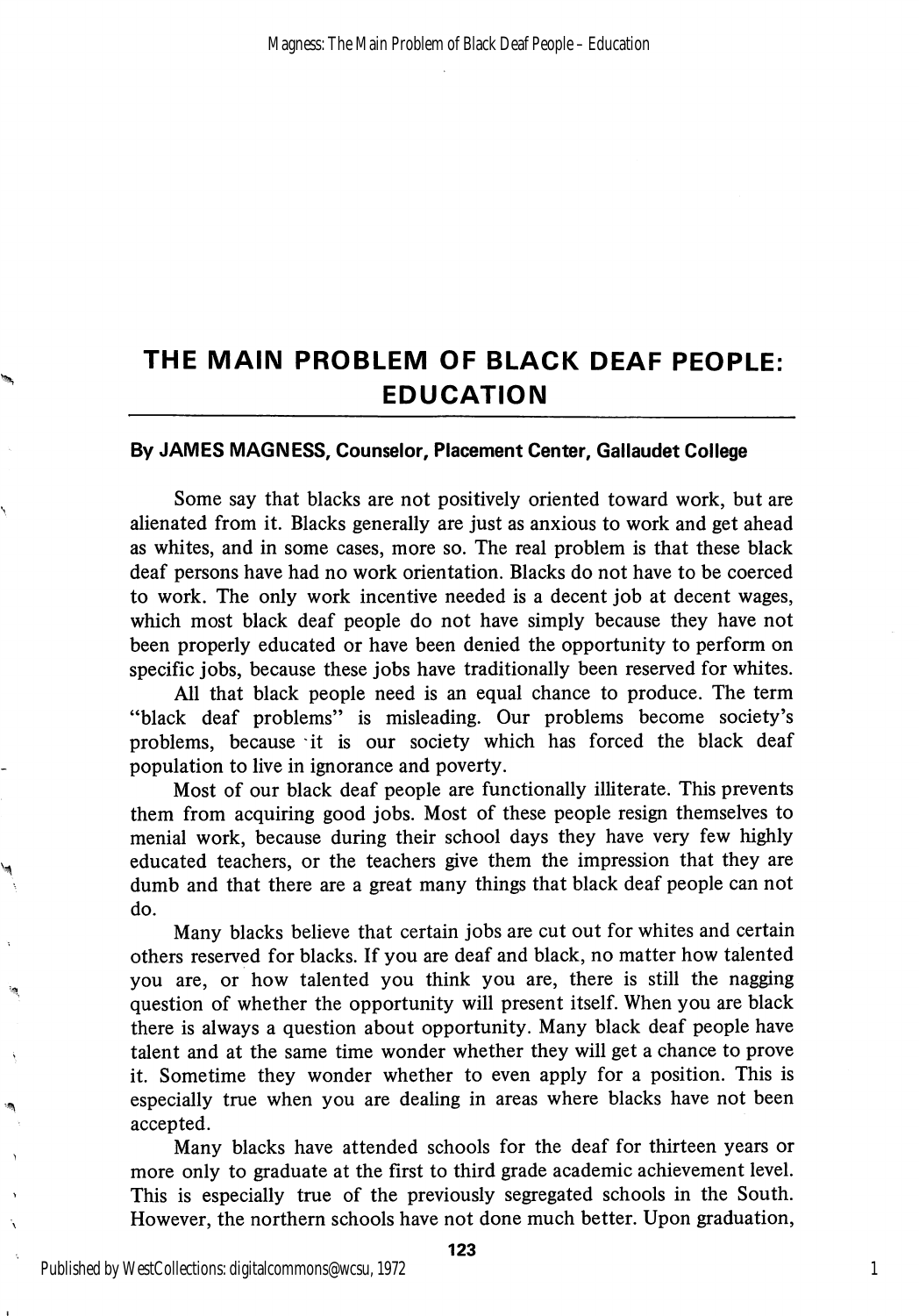### THE MAIN PROBLEM OF BLACK DEAF PEOPLE: EDUCATION

the job tools of the deaf black man are picks and shovels. We do not need schools for the deaf to teach black deaf, or any other deaf people, how to dig ditches and wash dishes. We live in a money-oriented society, so the financial deprivation of black deaf is certainly a social deprivation. If the black deaf person received a good education he could pay his club dues, dress decently, and then I doubt if he would have trouble joining some all-white clubs of the deaf.

In black schools for the deaf, the average intelligent quotient is low and it drops steadily as the students grow older. Adolescents depart from their schools ill-prepared to lead a satisfying, useful life or to participate in the community. Black deaf persons have seldom been provided with an educational experience that allowed them to express freely their feelings and opinions. Since they cannot talk out their feelings, they act them out in a detrimental way. This is another reason black deaf persons find it difficult to belong.

The usefulness and unimportance of education has been communicated to black children in indirect ways. This has served to decrease their motivation to learn and to decrease their aspirations for educational goals.

We need more black professional people to serve as models for our younger generation and the only way to accomplish this is to train our black deaf students, in schools and classes for the deaf, to be future leaders. We must evaluate what the schools for the deaf are doing with our black deaf pupils. We can not solve the problem without knowing its origin or cause.

Although Gallaudet College is over a century old, it has graduated only a handful of black students, with its first graduate in the fifites. And from this handful approximately one-half came from public school settings. Perhaps we need to take a hard look at the way in which schools for the deaf encourage, or discourage their black students to take the Gallaudet College admission examination. When this is done, the question of "black deaf problems" will be minimized.

Information about jobs and schooling opportunities has not been made accessible to black deaf people. The black deaf person does not hear about continuing education, speech and hearing programs, traineeships, fellow ships, scholarships, job openings, and the like unless he is fortunate enough to be working in a rare integrated setting.

Young black deaf workers under thirty appear to be far and away the most dissatisfied with their jobs. After age forty-four, these people express less dissatisfaction and not too many complaints are heard. It appears that older blacks feel that just being employed is reason enough to be satisfied with their work lives.

Most black deaf people do not get good jobs and when they do acquire jobs they don't have a chance to do meaningful work, to achieve and grow on the job. Upward mobility appears to be nil for most black deaf people.

This dissatisfaction cannot be removed by equal employment oppor tunity alone. There must also be equal consumer opportunity: the minority

2